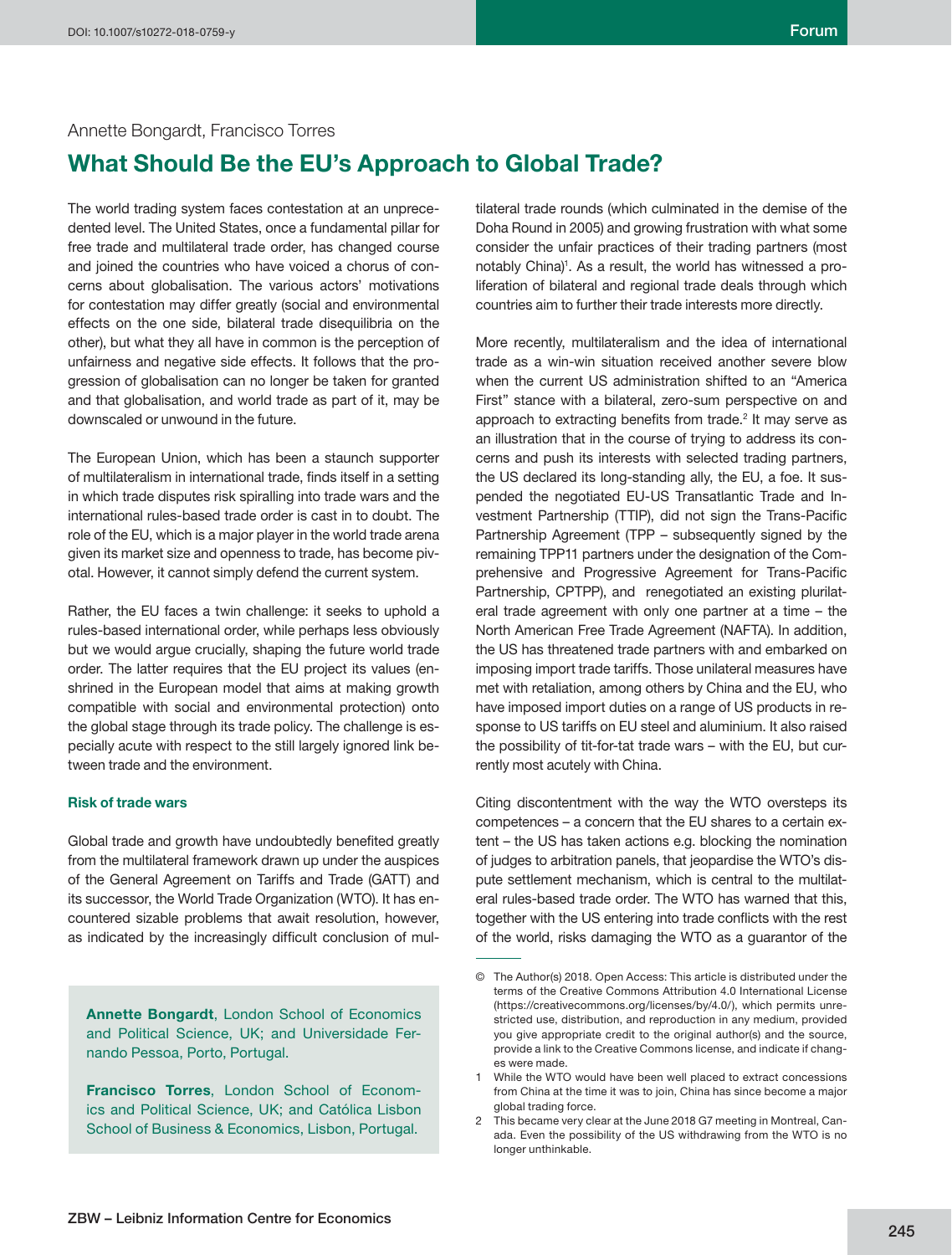international system and imperils world trade.<sup>3</sup> While the task of reforming an international organisation of 164 members, which have different interests but take decisions by unanimity, is a steep and cumbersome one that is only possible by building the necessary cross-country consensus, it is in the EU's interest to ensure a workable trade order. In our view, however, the EU's approach to global trade should not stop there.

### **Credibility and compromise**

First and foremost, the EU is seeking to uphold free trade, de-escalate trade conflicts and defuse looming trade wars. In doing so, it is treading a fine line in its trade policy. For a global player like the EU, it must adequately respond to US unilateral actions and not give in to threats in order to preserve its credibility. However, it is not in its interest to let trade conflicts escalate and be drawn into trade wars. Those are costly in real terms, as the European Central Bank (ECB) warns, due to the serious risk they pose to activity in the short to mediumterm and to the outlook for global trade.4 The EU opted to engage with the US and to find some common ground; there are obviously some shared interests and concerns, such as WTO reform and market access discrimination and intellectual property right protection in China. Bilateral trade remains important, regardless of the fact that TTIP, a comprehensive trade agreement aimed at creating a common transatlantic marketplace with low barriers to trade and investment, ultimately was the only EU agreement that did not advance. TTIP is currently on hold by decision of the current US administration. The EU-US trade deal was hotly contested in the EU and proved unsellable in light of the reach of third country regulatory autonomy on EU territory.

The EU has pursued two parallel courses of action. To start with, it attempts to negotiate a settlement with the US on the WTO. The EU regards the WTO, in particular its role in global trade disputes, as vital for upholding a rules-based international trading order. Since no clarity exists as to whether the US administration intends to reform the WTO or do away with it, the EU drew up reform proposals that take up the kind of complaints that the US has raised, to be presented to the WTO this month (September 2018). This move allows the EU to test the US' willingness to work constructively on its critiques (and consequently lift its opposition to the judges on dispute settlement panels) or otherwise call its bluff with regard to its stated commitment to engage with the EU on WTO reform.

At the same time, the EU has, rather successfully, sought to augment and strengthen its trade ties and to strategically close ranks with like-minded trading partners.<sup>5</sup> The shared concern – the new US stance did not only raise the EU's resolve to sustain free trade but also the importance of securing free trade for many other countries – has predictably promoted and accelerated new EU trade deals with existing and prospective trading partners.<sup>6</sup>

In light of the already rather low tariff barriers among WTO members, the EU embarked upon a new generation of international agreements. It means that in most cases, and in the absence of any one-size-fits-all trade agreement, the EU negotiates comprehensive free trade agreements with third countries.7 Recent examples of those deep free trade agreements include the EU-Canada Comprehensive and Economic Trade Agreement (CETA) and the EU-Japanese Free Trade Agreement (JEFTA), and potentially also one with the United Kingdom, once it becomes a third party to the EU.<sup>8</sup>

US protectionism boosted EU trade dynamism. Furthermore, it opened up a strategic space in which the Union could also seek to bring global trade in line with its preferences for growth with high environmental and social standards. The crucial question is to what extent is the EU willing to put this capacity to good use.

The meeting between Commission President Juncker and US President Trump on 25 July 2018 in Washington, an EU initiative, resulted in an agreement to suspend a war on trade tariffs and work toward an accord.<sup>9</sup> It also provides clues about the EU's priorities in trade and about the kind of compromises the EU looks prepared to make in the name of external trade.

<sup>3</sup> Declarations by Roberto Azevedo, Director-General of the WTO: Warum wir die Welthandelsorganisation WTO brauchen, Handelsblatt, 9 August 2018.

<sup>4</sup> European Central Bank, Economic Bulletin No. 5, 9 August 2018, available at https://www.ecb.europa.eu/pub/economic-bulletin/html/ eb201805.en.html.

<sup>5</sup> For an explanation of this new policy stance, see A. Bongardt, F. Torres: Comprehensive Trade Agreements: Conditioning Globalisation or Eroding the European Model?, in: Intereconomics, Vol. 52, No. 3, 2017, pp. 165-170.

<sup>6</sup> For instance, CPTPP countries turned to the EU to make (or accelerate or deepen) free trade and investment deals. There has also been a fresh impetus for a number of free trade negotiations that were previously slow-moving or had stalled (among others with Japan, South Korea, and Mercosul) to upgrading existing ones (such as with Mexico).

<sup>7</sup> An update of the state of play of EU free trade agreements is available at http://ec.europa.eu/trade/policy/countries-and-regions/negotiations-and-agreements/.

<sup>8</sup> A discussion of EU international trade and Brexit can be found in A. Bongardt, F. Torres: Trade Agreements and Regional Integration: the EU after Brexit, in: R. Looney (ed.): Routledge Handbook of International Trade Agreements, London and New York 2018, Routledge, pp. 296-306.

<sup>9</sup> See European Commission: Joint U.S.-EU Statement following President Juncker's visit to the White House, Statement/18/4687, 25 July 2018, available at http://europa.eu/rapid/press-release\_STATE-MENT-18-4687\_en.htm.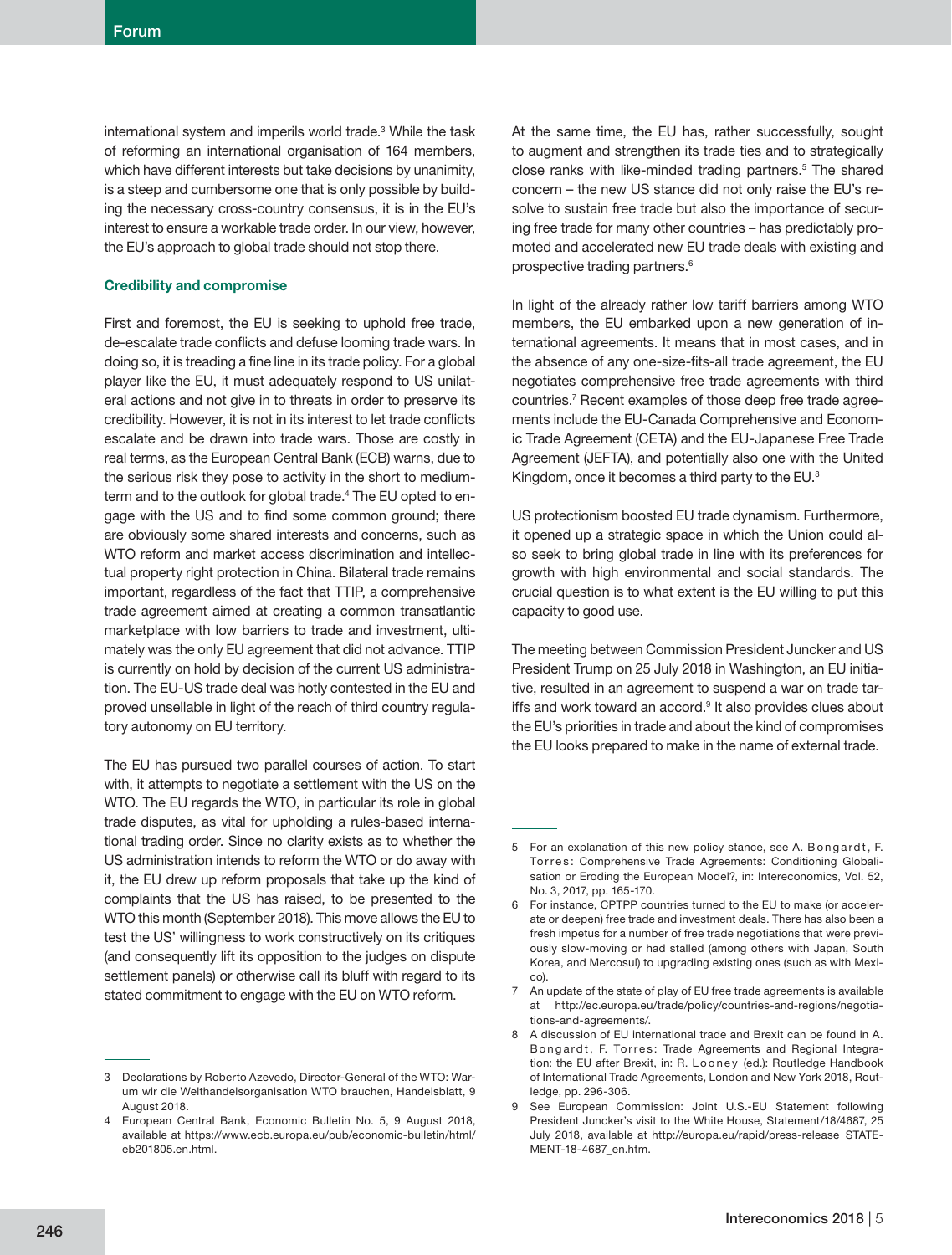### **A truce with the US, but at what price?**

The EU managed to achieve a (temporary) truce (i.e. no additional US import tariffs on cars from the EU) as long as a perspective EU-US trade agreement is negotiated without making substantial concessions to the US. The US will reassess (rather than lift) its punitive tariffs. The EU will commit to raising imports from the US in certain sectors (more soybeans to make up for reductions of US exports to China in the face of Chinese retaliations toward US policy, and more American liquefied natural gas (LNG), thereby competing with Russian gas and diversifying EU energy supplies). The parties also commit to negotiating a comprehensive tariff reduction for industrial goods and a reform of the WTO.

For the time being the truce holds but it is fragile. The scope of the agreement has turned out to be ambiguous and partly contentious within the EU (Is agriculture in or out? Is the idea to reactivate the wide TTIP or go with a reduced version of it?).<sup>10</sup> And to cement the truce, the EU has already made further offers (higher quotas for non-hormone US beef exports, a lift on all auto tariffs if the US reciprocates). These are considered insufficient by the US.<sup>11</sup>

If we accept the argument that what matters is that the agreement ended the escalation of tit-for-tat tariffs and averted a trade war,<sup>12</sup> then the question at what price, if any, becomes relevant. After all, any potential benefits of reviving TTIP depend heavily on doing away with regulatory barriers.13 However, TTIP was heavily contested because of the concern that any such deal might come at the expense of EU (present or future) standards (notably high sanitary, food and environmental standards).

The EU Commission has often been accused in the past of privileging trade liberalisation over societal (labour, environmental) concerns. It has hence committed to internalis-

ing those concerns in trade and to protecting the EU's high standards. The EU-US agreement could jeopardise this however. The EU abandoned its customary defence of the Paris Climate Agreement and of environmental standards for the sake of achieving a suspension of US trade sanctions. And although any concessions may appear symbolic since higher imports of US soybeans and LNG rest on market decisions, those are two areas that happen to be rather sensitive on environmental grounds (genetically modified agricultural products and gas produced through fracking). The objective to internalise environmental externalities on efficiency and environmental grounds and to work toward the European model through external trade appears to have been sidelined in the name of trade.

Pragmatism that privileges trade over European values does not bode well for the defence of the European model in trade. In the face of vocal criticism of the negative side effects of international trade, combined with the rise of populism,<sup>14</sup> the EU needs to shape globalisation in order to make it work for its citizens and deliver results that are in line with European values and objectives. Even though some progress has been made, the European Commission needs to fully internalise those values in its trade policy as well and actively push for them or face backlash.

#### **External trade and EU regulation**

Any discussion on what should be the EU's approach to global trade needs to take into account that external trade and regulation interact and impact on the European model. The EU's new generation of deep trade agreements magnifies the issue of regulation, which is already complex in internal EU trade in an international trade context.<sup>15</sup>

The economic case for EU comprehensive trade agreements rests on realising largely untapped benefits from abolishing non-tariff barriers to trade. Trade and welfare effects are complex and may even be ambiguous. Although conditioned by the scope of the agreements in question, e.g., covering areas like public or regulated services, intellectual property rights and investment protection, they tend to have broader implications for society and influence its model of development.

<sup>10</sup> The Juncker deal risks disrupting European unity. Favoured by Germany (with an automotive industry strongly exposed to US sanctions), France rejects a wide TTIP-style agreement and the inclusion of agriculture. It is also opposed to the EU negotiating while sanctions are active. In any case, renewed trade would require a negotiation mandate for the Commission and the European Parliament would also have a word to say (limiting the role of expert groups).

<sup>11</sup> Perhaps more importantly in practice, the US is already experiencing that in today's globalised world (with features like complex supply chains), trade policy can be a twin-edged sword, so that tariffs hurt not only foreign but also domestic economic agents through more expensive inputs, and that trade partners retaliate against punitive tariffs, and prefers to focus more on China for the time being.

<sup>12</sup> D. Gros: Europe's Trade Coup, Project Syndicate, 6 August 2018.

<sup>13</sup> W. Connell, W. Simons, H. Vandenbussche: The cost of non-TTIP: A Global Value Chain Approach, CEPR Discussion Paper No. 12705, February 2018, argue that the costs of non-TTIP are even larger if one takes into account complex global value chains. Yet, they also conclude that while those potential benefits are substantial, they derive less from the abolition of tariff barriers than from non-tariff measures.

<sup>14</sup> The success of anti-EU populist parties in continental Europe, especially in France, derives partly from opposition to a (Anglo-Saxontype) deregulated economic model and a neglect of the European model. It stresses the importance of fairness for the success of the European economy and of the European project. The social chapter is an expression of the EU seeking to complete its model in the social sphere. See A. B on g ard t, F. Torres: The road towards a genuine Economic and Monetary Union: more competitive and fairer, in: F. A l lemand, P. Chiocchetti (eds.): Competitiveness and Solidarity in the European Union: Interdisciplinary Perspectives, Abingdon, Routledge, forthcoming.

<sup>15</sup> A. B on g ard t, F. Torres: Comprehensive Trade Agreements, op. cit.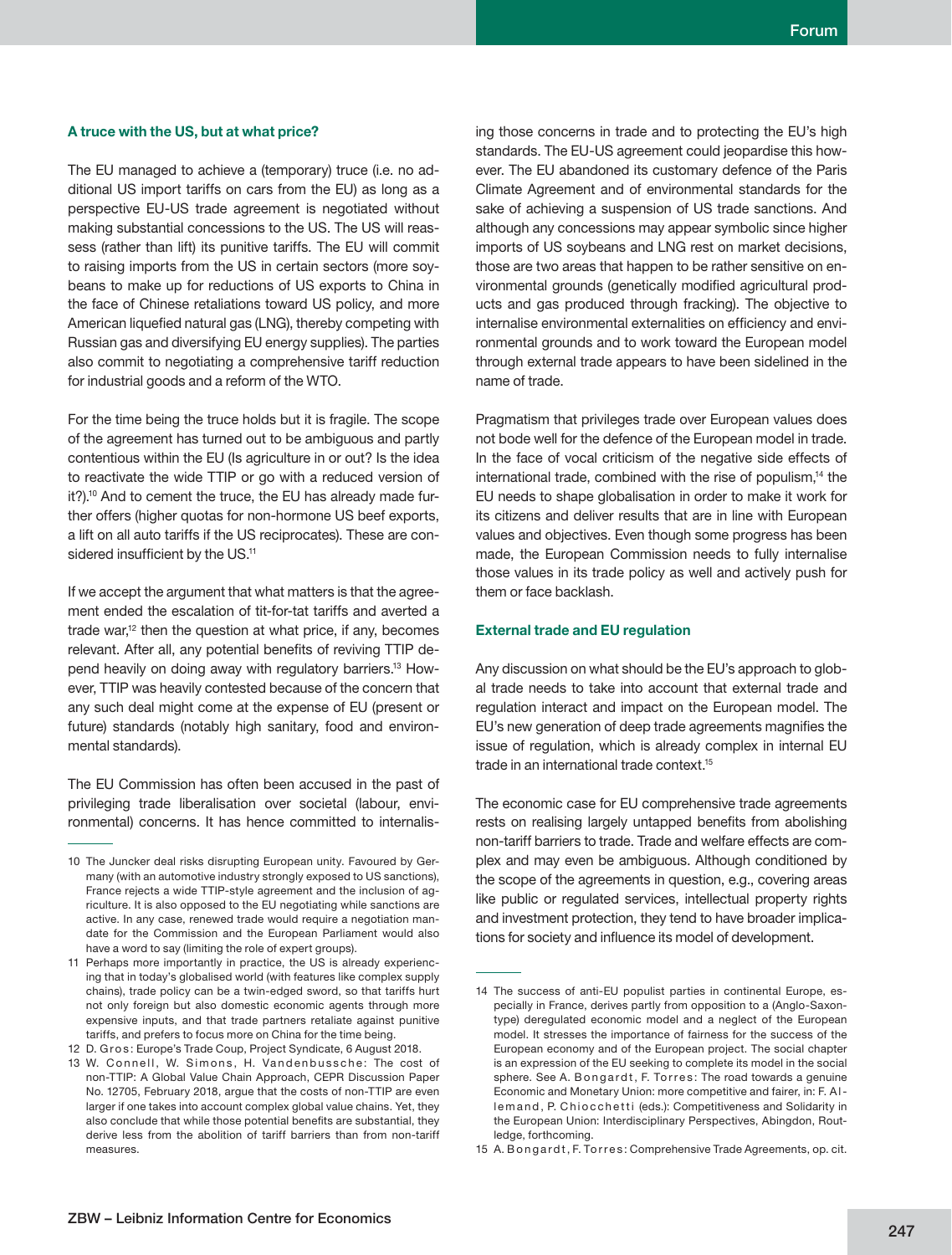This is because the inclusion of non-tariff barriers to trade – and of other issues such as investment protection – interferes with political preferences on the role of the state in the economy and highlights the role of regulation.<sup>16</sup> This is also intrinsically political as it is based on values and beliefs. Acceptance is not a given and ratification is more complex and uncertain once they encroach on member state competences.17 The market making versus market correcting issue that features prominently in the internal market context is an even larger topic in deep free trade agreements.

What made regulation-based integration possible in the EU, economically and politically speaking, was sufficient similarity of preferences or, in its absence, the societal acceptability of mutual recognition of national market rules. Mutual recognition is the fall back solution in light of European varieties of capitalism. It implies competition between regulatory systems that presupposes a degree of trust in other countries to ensure the rules will be similar in their effect and supervision as well as enforcement capacity to function. Regulatory arbitrage has proven problematic at times even in a European context as the EU has become more heterogeneous over time. To the extent that comprehensive agreements come to constrain market correction, they can reinforce negative integration tendencies in the EU by putting downward pressure on standards through trade. To hope otherwise would require a notion of similarity with regard to third countries that is already stretched within the Union.

The CETA case illustrated that rules on regulation in comprehensive trade agreements, such as through regulatory cooperation, mutual recognition or investment court arbitration, may come to limit the European and national policy space. Those were also key elements in the contestation of TTIP.18

Public contestation of the EU's new generation of comprehensive trade agreements sits uneasily with EU trade dynamics. TTIP and CETA, in particular, crystallised popular opinion regarding the negative effects of globalisation on European society and the environment. The backlash against the effects of globalisation were then directed at the Union, which was perceived as prioritising economic (commercial) interests over societal concerns.

It is worth noting that through the bilateral rules established in the context of a comprehensive trade agreement, the EU not only influences global norms and standards but that those in turn feed back into the EU's economic order in a way that traditional trade agreements have not. They can therefore either reinforce the European model or weaken it. The matter is economically and politically sensitive at a time when the European model, as a result of the limited progress of the EU's economic and institutional modernisation agenda – and on the belated implementation of the social pillar – is still not consolidated.

#### **Sustainable rules and value-based trade order**

At this junction for world trade, the approach that the EU takes to global trade will define its credibility as a global actor and impact the sustainability of the European integration project. The issue is whether the Union will actively work towards a rules-based international order, which delivers on EU preferences for quality growth and fairness and which prioritises the overdue link between environmental sustainability and trade. Economic growth cannot be sustained over time if the limits of the planet are not accounted for; nor is trade sustainable if negative externalities are not factored in. The EU's self-declared leadership role in combating climate change provides a test case for its resolve.

Bilateral trade agreements offer the EU an easier and speedier way to advance European goals and project its values onto the global stage than multilateral forums. On the downside, they could also lower environmental and labour standards and give multinational firms the power to challenge national laws and limit the EU's and member states' regulatory space. A trade focus may easily lead the EU to overlook the complex and potentially broad consequences for society of economic and trade agreements. The recent experience indicates that the EU only belatedly integrated the environment and the Paris Climate Agreement in the South Korea free trade agreement and in JEFTA,<sup>19</sup> respectively, and that

<sup>16</sup> Most EU-level rules currently refer to risk regulation, which pursues safety, health, environmental and consumer protection objectives. This risk regulation concerns mostly goods and services markets – for example financial market regulation and supervision, and network industry aspects – and only sporadically labour and capital markets. On a more horizontal level, it includes environmental regulation and consumer protection and rights. The precautionary principle, enshrined in the treaties, is an important EU principle in this context. The rejection of the original Services Directive, based on the home country principle, well illustrated the political difficulties even within the (with increasing membership ever more heterogeneous) EU club.

<sup>17</sup> The Court of Justice of the European Union clarified the distribution of competences between member states and the EU in its verdict on the Singapore agreement. A comprehensive trade agreement qualifies as a mixed agreement (like CETA) and hinges not only on ratification at the EU level but also at the EU member state, and in some cases, regional level. CETA has been applied provisionally since the second half of 2017 but is still awaiting ratification by all member states. JEFTA, the EU's largest comprehensive trade agreement so far, was signed in July 2018. It could enter into force as of the beginning of 2019 if things went to plan.

<sup>18</sup> The EU had been prepared to go further under TTIP with the US than the US had been under TPP, with deeper agreement on regulatory issues, covering three broad areas, namely market access, regulatory issues and non-tariff barriers, and rules.

<sup>19</sup> Adherence to the Paris Climate Agreement was also only belatedly introduced upon French insistence, and without much detail. As B. Unmüssig, M. Kellner: A Climate-Friendly Response to Trump's Protectionism, Project Syndicate, 4 June 2018, observe, the EU could also enhance its climate leadership credentials by adopting border carbon adjustment rules, which are in line with WTO rules.